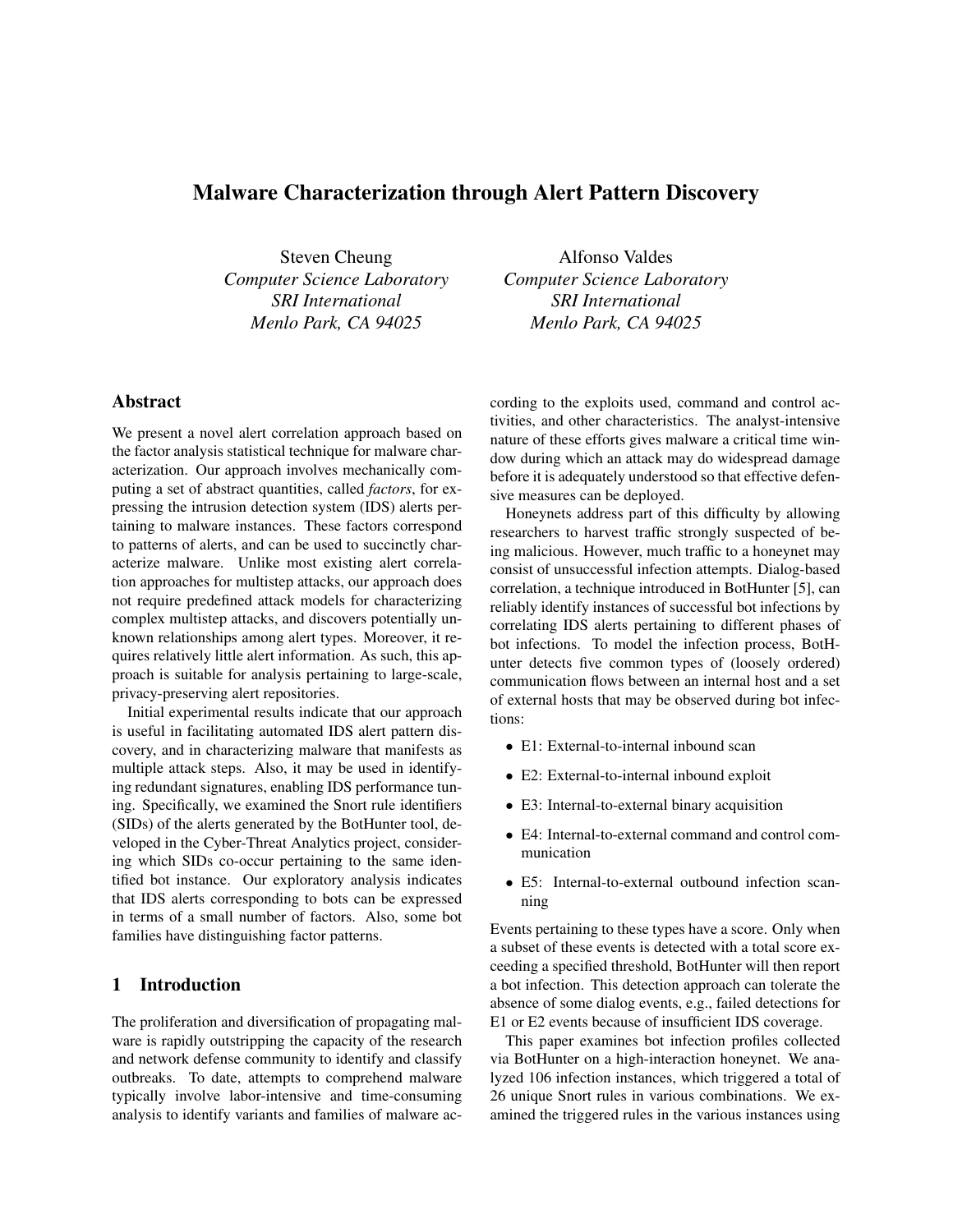the statistical technique of factor analysis (e.g., [11]), described in Section 3. To validate the discovered rule patterns, we harvested the corresponding malware binaries and submitted them to www.virustotal.com for labeling.

This paper presents the feasibility and utility of the factor analysis technique as applied to Snort SIDs. We believe that this approach may be applicable to other event types from a collection of heterogeneous sensors, such as alerts from a variety of IDSs and firewalls. The technique uses very little information, and in particular does not use the IP addresses of attack traffic. As such, it is suitable for analysis of large-scale, privacy-preserving alert repositories such as that of the Cyber-Threat Analytics (Cyber-TA) project.

The contributions of this paper are summarized as follows. We present a novel alert correlation approach based on the factor analysis statistical technique for characterizing malware. This approach identifies patterns in the IDS alerts triggered by malware, facilitating rapid and consistent identification and classification of existing and emerging malware threats. This is accomplished without predefined attack models, which are typically labor and time intensive to construct. Moreover, the method discovers potentially unknown relationships among event types. Our approach can also facilitates IDS performance tuning by uncovering redundant IDS rules, which exhibit as co-occurring alert IDs for malware instances, and are highly correlated with the same factors. We conducted an experiment to validate the usefulness of the approach. Our initial results are promising. For a set of bot instances we analyzed, we achieve a significant dimensionality reduction by using factor analysis: over 89% of the variance in the alerts (of 26 types) can be explained by five factors. Every malware instance in the dataset can be expressed succinctly by a few factors. To examine the consistency of our approach, we compare our results with the labels assigned to the binaries of the bot instances by existing malware detection products.

The remainder of this paper is organized as follows. Section 2 discusses related work. Section 3 describes our approach and reviews the factor analysis technique. Section 4 presents the results of performing factor analysis on the BotHunter alerts. We observed that five factors are sufficient to enable us to characterize the dataset containing 26 different Snort signatures. Moreover, there are only seven patterns of (significant) factor loadings. We are able to attribute some of these patterns to command and control activity, and others to specific malware species. Section 5 describes an attempt to validate the experimental results using malware labels obtained from third-party virus research and classification efforts. Section 6 discusses our findings. Section 7 concludes and presents our plan for future work.

# 2 Related Work

To better comprehend alerts generated by IDS and firewalls to achieve situation awareness, a significant amount of research has been performed on alert correlation.

By analyzing potentially a large volume of alerts (possibly from a myriad of heterogeneous sensors), identifying the security-critical ones and discounting the false alarms, and inferring the relationships among the alerts, alert correlation aims to generate high-level digests that summarize and explain the alerts.

Previous alert correlation work includes Goldman et al.'s Scyllarus correlation framework [4], Julisch's work using alarm clustering to perform root cause analysis [6], Ning et al.'s abstraction-based intrusion detection approach [8], Porras et al.'s M-Correlator [9], a missionimpact-based correlation system that uses commonattribute-based aggregation, network topology analysis, and mission criticality specification to perform alert fusion and ranking, Qin's and Lee's statistical causality analysis approach for alert correlation [10], Staniford et al.'s graph-based approach for detecting large-scale attacks [12], Valdes's and Skinner's probabilistic approach for correlating IDS alerts based on (possibly imperfect) matching of attributes [16], and Yang et al.'s distributed coordinated attack detection system called CARDS [19].

For detecting complex, multistep attacks, an attack modeling approach based on specifying the preand post-conditions of the individual attack steps has been proposed in Cuppens' and Ortalo's LAMBDA [3], Michel's and Mé's ADeLE [7], Ning et al.'s abstractionbased approach [8], and Templeton's and Levitt's Jigsaw [14]. Valeur et al. [17] proposed a state-transitionbased modeling framework for detecting multistep attacks. To facilitate multistep attack modeling, Cheung et al. [2] presented attack patterns to ease reuse of attack module specifications. The effectiveness of these approaches strongly relies on the accuracy and the coverage of the attack models developed. Our work presents a complementary approach for detecting multistep attacks by discovering alert patterns without depending on predefined attack models.

Viinikka et al. [18] presented a time-series-based approach for modeling the regularities of and eliminating the background noise in the alert flows. Using that approach, security analysts can focus their resources on the more interesting alerts. Our work has some similarities with [18] in that both approaches attempt to extract patterns from the alert stream using event IDs. A main difference is that our approach focuses on patterns across different event IDs, whereas [18] focuses on the trends for individual event IDs.

Bailey et al. [1] examined the weaknesses of existing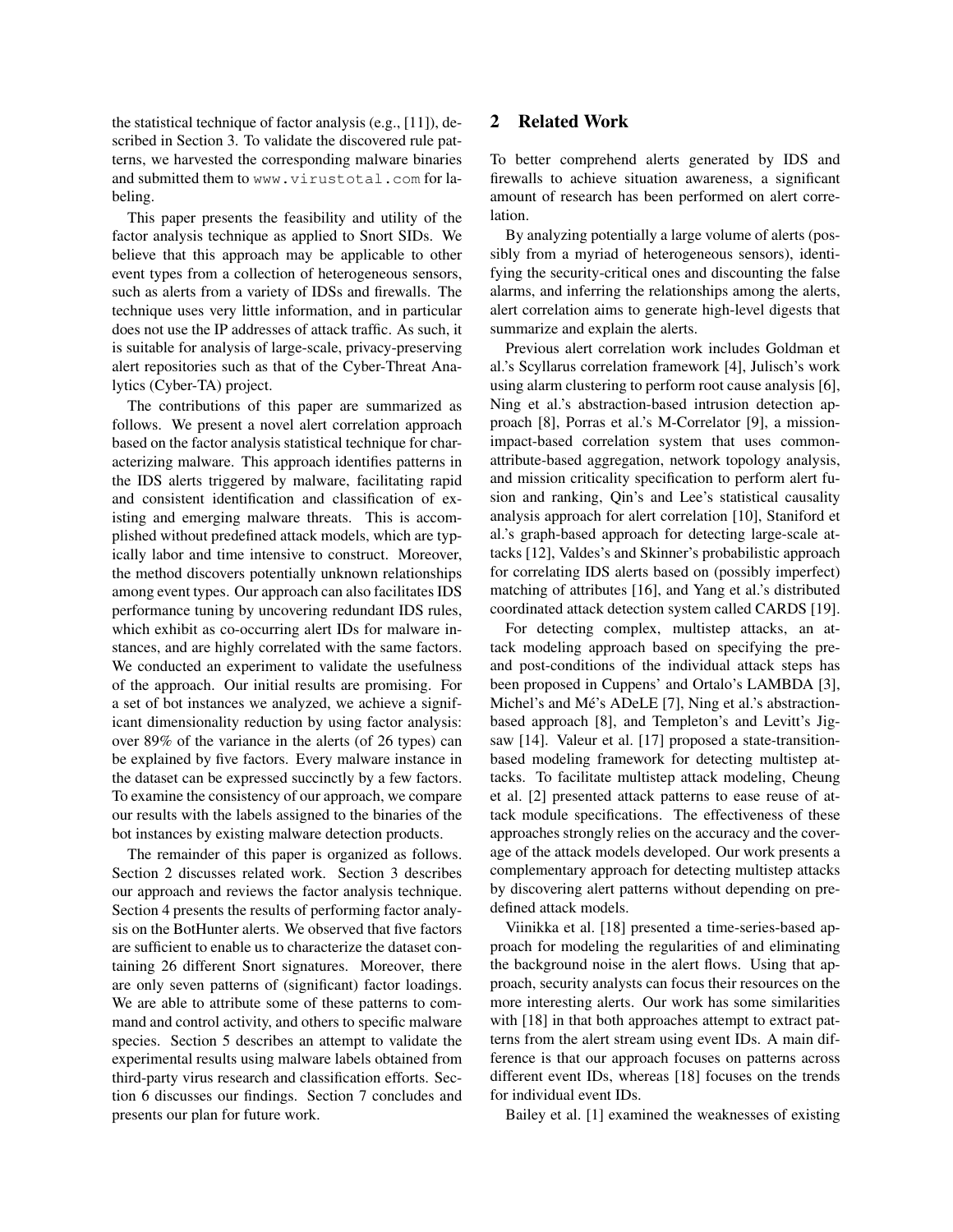antivirus products with respect to their consistency, completeness, and conciseness in classifying malware, and presented an automated malware classification scheme based on their behavior, such as file accesses and process creation, to address those issues. Our work shares some of the objectives of [1], but is based on correlating network IDS alerts using the factor analysis statistical technique.

## 3 Our Approach

Our approach is motivated by the observation that some bot profiles (i.e., the sets of IDS alerts generated for individual bot instances) have significant overlap, but are not necessarily identical. Moreover, some bot profiles exhibit distinguishing characteristics.

We hypothesized that different instances of a bot or different bot variants belonging to the same family may exhibit similar observable behavior from the network IDS viewpoint. Moreover, we hypothesized that different bot species or families have distinguishing network IDS alert profiles, as they may exploit different vulnerabilities, use different means to coordinate with commandand-control servers and other bots, and employ different techniques to propagate.

Factor analysis (and the closely related principal component analysis) are statistical techniques that may reduce a complex dataset containing measurements of a number of quantities to one with a lower dimension. These factors (or components) correspond to some commonalities among the quantities, and can sometimes reveal simplified, high-level structures that may not be observed directly.

A main objective of this study is to test our hypothesis through the use of a small set of factors that can be used to account for (most of) the variability of the observed IDS alerts. These factors, each corresponding to a set of alert IDs, may be used to succinctly characterize the malware instances. In other words, we can express the set of IDS alerts for each malware instance in terms of a small number of factor patterns.

To illustrate factor analysis, let us consider an example from [13]. In the example, we randomly selected a set of people from the population, and measured the sizes of different parts of their bodies, e.g., height, leg, waist, fingers. We would expect that many of the measurements would be correlated, and could be explained by an underlying common factor of body size, which is a highlevel quantity not directly measured. Using the body size factor alone may not be sufficient to account for all (or most) of the variability of the measurements, and we may need additional factors such as lankiness. Factor analysis enables us to achieve economy of description (or dimensionality reduction), describing the measurements using a smaller number of components, without losing too much information.

In this paper, we gathered the sets of alert IDs, which are Snort rule identifiers in our experiment as described in Section 4, pertaining to malware instances. We converted the malware profiles to a matrix, with rows corresponding to malware instances, and columns to Snort rule identifiers. For example, a malware instance may trigger the following set of alerts:

```
alert tcp $EXTERNAL_NET any -> $HOME_NET 445
  (msg:"E2[rb] NETBIOS SMB-DS Session Setup NTMLSSP
   unicode asn1 overflow attempt";
    ... sid:3003; rev:4;)
alert tcp $EXTERNAL_NET any -> $HOME_NET 445
  (msg:"E2[rb] SHELLCODE x86 inc ebx NOOP";
   ... sid:99998; rev:2;)
alert ip $EXTERNAL_NET $SHELLCODE_PORTS ->
  $HOME_NET any
  (msg:"E2[rb] REGISTERED FREE SHELLCODE x86 inc
   ebx NOOP"; ... sid:1390; rev:5;)
alert tcp $EXTERNAL_NET any -> $HOME_NET 445
  (msg: "E2[rb] BLEEDING-EDGE EXPLOIT MS04-007
   Kill-Bill ASN1 exploit attempt";
   ... sid:2001944; rev:3;)
alert tcp $EXTERNAL_NET any -> $HOME_NET 445
  (msg:"E3[rb] BotHunter MALWARE executable upload";
   ... sid:3000006; rev:99;)
alert tcp $EXTERNAL_NET !20 -> $HOME_NET any
  (msg:"E3[rb] BLEEDING-EDGE Malware Windows
  executable sent from remote host";
   ... sid:2001683; rev:3;)
alert tcp $EXTERNAL_NET !20 -> $HOME_NET any
  (msg:"E3[rb] BotHunter Malware Windows executable
   (PE) sent from remote host";
   ... sid:5001684; rev:3;)
```
This malware profile is transformed to a row of the matrix with the entries in columns pertaining to SIDs 3003, 99998, 1390, 2001944, 3000006, 2001683, and 5001684 equal 1, and the rest of the entries equal 0.

Formally, factor analysis is a statistical technique that examines the covariance or correlation structure among a number of variables, and then extracts factors that explain most of the information in the matrix. Briefly, for a set of observed variables  $X_1, X_2, \ldots, X_n$  (which in our analysis correspond to counts of Snort SIDs for each bot infection instance), the common factors  $F_1, F_2, \ldots F_m$ , and the unique factors  $U_1, U_2, \ldots U_m$ , the variables may be expressed as linear functions of the factors

$$
X_1 = a_{11}F_1 + a_{12}F_2 + \dots + a_{1m}Fm + a_1U_1
$$
  
\n
$$
X_2 = a_{21}F_1 + a_{22}F_2 + \dots + a_{2m}Fm + a_2U_2
$$
  
\n
$$
\vdots
$$
  
\n
$$
X_n = a_{n1}F_1 + a_{n2}F_2 + \dots + a_{nm}Fm + a_nU_n
$$

Factor analysis computes the coefficients  $a_{ij}$ . Factor analysis is similar to principal component analysis, a more widely used statistical technique. Unlike principal component analysis, factor analysis uses variable-unique factors; on the other hand, principal component analysis assumes that all the variances of the observed variables can be explained by a set of common factors. Also, factor analysis finds a set of factors such that the observed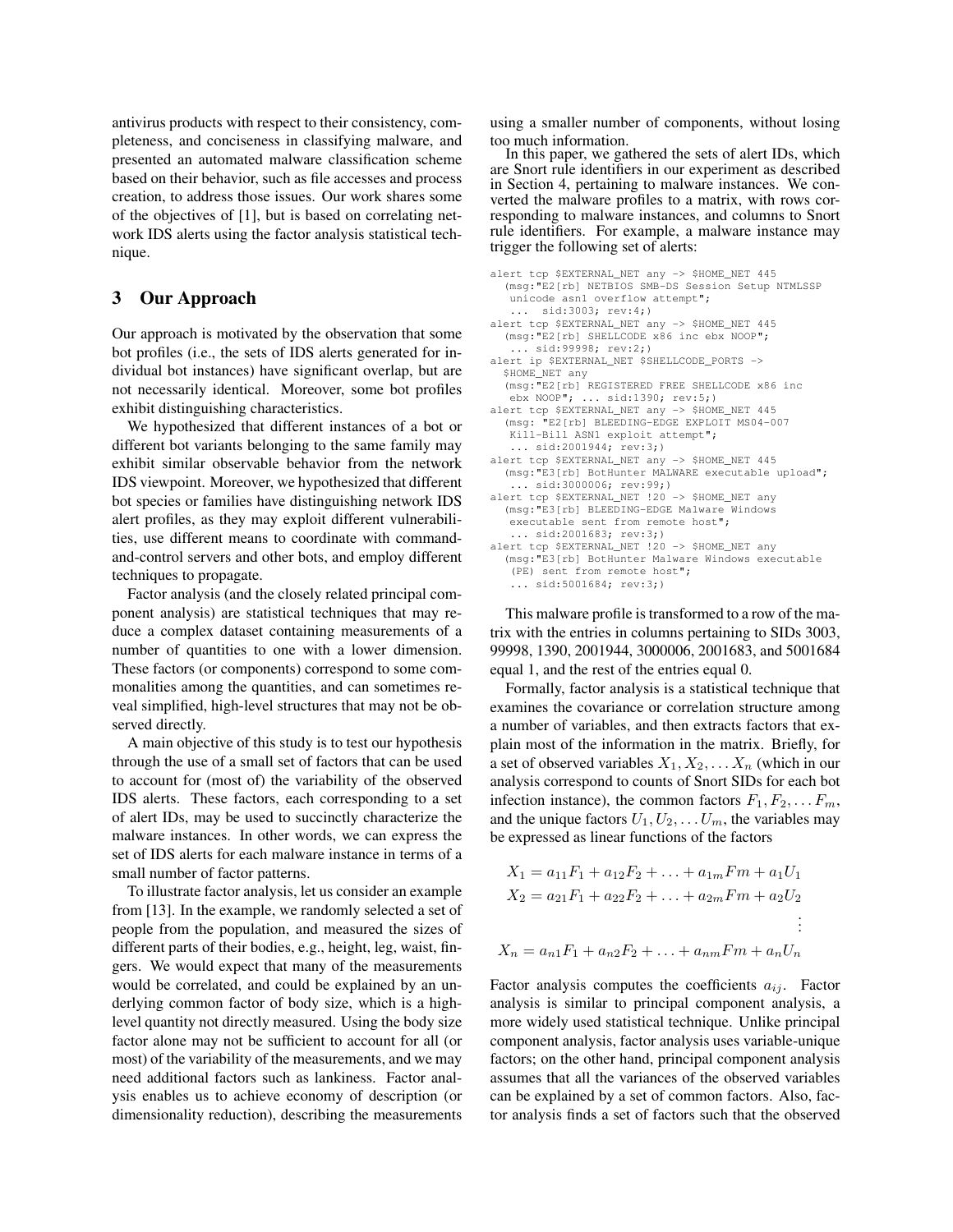variables have substantial loadings on as few factors as possible, which makes it easier to interpret the results.

The factor coefficients are referred to as *factor loadings*, and these are generally scaled so that the vector of factor loadings has unit L2 norm. Factor analysis is frequently used as a dimensionality reduction technique, where the most significant factors are selected based on the fraction of the total variance explained. The loading on any individual variable can be positive or negative, and the absolute value is indicative of the importance of the underlying variable in the respective factors. Readers are referred to [13] and [11] for more information about the factor analysis technique.

### 4 Experimental Results

We used a dataset from the Cyber-TA malware analysis Webpage (www.cyber-ta.org/releases/ malware-analysis/public/). The alerts were collected by a Snort IDS deployed in a honeynet. This sensor uses a custom Snort ruleset for detecting botspecific activities. The IDS alerts generated by the Snort sensor over a 24-hour period were partitioned into 106 sets, corresponding to different malware instances. Moreover, the dataset contains 26 different Snort IDs.

The data records for the factor analysis consist of the counts of each of the SIDs per infection instance. We observed that in most cases, this was 1 or 0. We have performed factor analysis that considers rule incidence rather than count—in other words, the data record would be binary, with a 1 indicating that the corresponding SID was triggered in the infection instance. The result for this "binary" dataset is essentially the same as that of the original dataset.

Visual examination of the correlation matrix revealed interesting structure. First, we observed that some SID pairs have a correlation of 1.0, indicating redundancy and the potential for rule pruning for performance reasons. While it may be the case that perfectly correlated SIDs in our data are not perfectly correlated in general, we are limiting our analysis to likely successful infection instances as identified by dialog-based correlation. Thus, this observed perfect correlation appears to hold in some interesting cases. SID subsets for which we observed perfect correlation are {1390, 2001944, 3000006, 99998}, {1444, 3001441}, {2000046, 99906}, {2000047, 2001056}, and {2001184, 2002029}. For some of these subsets, potentially one could select the maximum coverage rule, and disable the others as redun $dant.<sup>1</sup>$ 

We used Matlab to perform factor analysis [15]. The input of factor analysis is an  $n \times p$  data matrix—where  $n$  is the number of measurements and  $p$  is the number of variables—and generates a set of factors and the corresponding loadings and variance.

We used the latent root criterion<sup>2</sup> for selecting factors, which turned out to be five. After applying the varimax factor rotation, we obtained the factor loading table as shown in Table 1. In the table, each row corresponds to an event ID. For our analysis, these correspond to Snort SIDs, but this need not be the case in general. Conceptually, the approach is applicable to a heterogeneous sensor environment, containing events from multiple sensors.

The first column in the table corresponds to SIDs. Columns 2 through 6 represent the loadings for the selected factors, respectively. The last column corresponds to the communality (i.e., the fraction of the total variance captured by the selected factors). The larger the communality value is (i.e., closer to 1), the more variability of the corresponding variable (or SID) is accounted for using the common factors. On the other hand, a small communality value (i.e., closer to 0) means that the common factors cannot effectively explain the variability of the corresponding variable.

The results indicate that all observed variables have significant loadings on one or two factors. Moreover, the factor loadings often correspond to distinct patterns over the variables in question, which can be used to group the variables. Based on the factor loadings, we can form the following groups.

### Group 1

#### Five Snort IDs have substantial negative loadings for the first factor.

1390: alert ip \$EXTERNAL\_NET \$SHELLCODE\_PORTS -> \$HOME\_NET any (msg:"E2[rb] REGISTERED FREE SHELLCODE x86 inc ebx NOOP"; ...

2001944: alert tcp \$EXTERNAL\_NET any -> \$HOME\_NET 445 (msg: "E2[rb] BLEEDING-EDGE EXPLOIT MS04-007 Kill-Bill ASN1 exploit attempt"; ...

3000006: alert tcp \$EXTERNAL\_NET any -> \$HOME\_NET 445 (msg:"E3[rb] BotHunter MALWARE executable upload"; ...

3003: alert tcp \$EXTERNAL\_NET any -> \$HOME\_NET 445<br>(msg: "E2[rb] NETBIOS SMB-DS Session Setup NTMLSSP unicode asn1<br>overflow attempt"; ...

99998: alert tcp \$EXTERNAL\_NET any -> \$HOME\_NET 445 (msg:"E2[rb] SHELLCODE x86 inc ebx NOOP"; ...

#### Group 2

#### Seven Snort IDs have substantial positive loadings for the first factor.

2000032: alert tcp \$EXTERNAL\_NET any -> \$HOME\_NET 445 (msg: "E2[rb] BLEEDING-EDGE EXPLOIT LSA exploit"; ...

2000033: alert tcp \$EXTERNAL\_NET any -> \$HOME\_NET 445 (msg: "E2[rb] BLEEDING-EDGE EXPLOIT MS04011 Lsasrv.dll RPC exploit (WinXP)"; ...

2001569: alert tcp \$HOME\_NET any -> any 445 (msg: "E5[rb] BLEEDING-EDGE Behavioral Unusual Port 445 traffic, Potential Scan or Infection"; ...

2466: alert tcp \$EXTERNAL\_NET any -> \$HOME\_NET 445 (msg:"E2[rb] NETBIOS SMB-DS IPC\$ unicode share access"; ...

3000000: alert tcp \$EXTERNAL\_NET any -> \$HOME\_NET 1030:1040 (msg: "E3[rb] BotHunter HTTP-based .exe Upload on backdoor port"; ...

3000003: alert tcp \$HOME\_NET 1028:1040 -> \$EXTERNAL\_NET any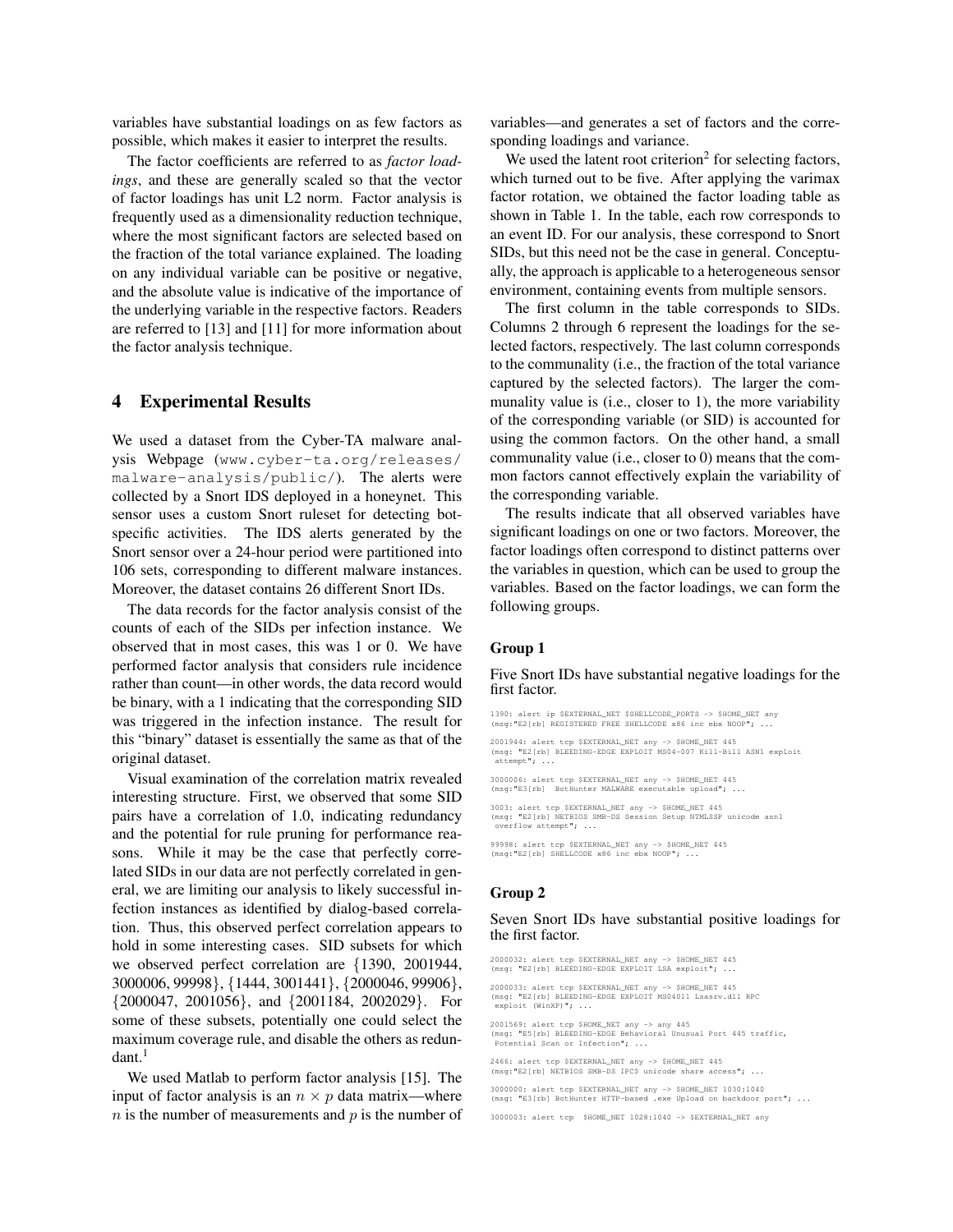| <b>SID</b> | <b>Fac. 1</b> | <b>Fac. 2</b> | Fac. 3    | Fac. 4    | Fac. 5    | Comm.  |
|------------|---------------|---------------|-----------|-----------|-----------|--------|
| 1390       | $-0.9629$     | $-0.0113$     | $-0.1155$ | $-0.1942$ | 0.1184    | 0.9924 |
| 2001944    | $-0.9629$     | $-0.0113$     | $-0.1155$ | $-0.1942$ | 0.1184    | 0.9924 |
| 3000006    | $-0.9629$     | $-0.0113$     | $-0.1155$ | $-0.1942$ | 0.1184    | 0.9924 |
| 3003       | $-0.9477$     | $-0.0167$     | $-0.1129$ | $-0.1937$ | 0.1172    | 0.9625 |
| 99998      | $-0.9629$     | $-0.0113$     | $-0.1155$ | $-0.1942$ | 0.1184    | 0.9924 |
| 2000032    | 0.9225        | $-0.0042$     | $-0.2663$ | 0.2118    | 0.1329    | 0.9845 |
| 2000033    | 0.8993        | 0.0468        | $-0.2473$ | $-0.2723$ | 0.1255    | 0.9620 |
| 2001569    | 0.7990        | 0.0256        | 0.1626    | $-0.2458$ | 0.1692    | 0.7545 |
| 2466       | 0.9550        | 0.0067        | 0.1120    | 0.2026    | 0.1557    | 0.9898 |
| 3000000    | 0.7969        | 0.1429        | $-0.2557$ | $-0.2864$ | 0.1383    | 0.8220 |
| 3000003    | 0.7502        | 0.1266        | $-0.2113$ | $-0.2943$ | 0.1379    | 0.7291 |
| 99913      | 0.9248        | 0.0622        | 0.1313    | $-0.2938$ | $-0.1231$ | 0.9780 |
| 2000345    | $-0.1712$     | $-0.8574$     | $-0.0251$ | $-0.0484$ | 0.0279    | 0.7682 |
| 2001184    | 0.1046        | $-0.8481$     | 0.0033    | 0.2054    | $-0.0070$ | 0.7725 |
| 2002024    | $-0.2044$     | $-0.8220$     | $-0.0299$ | $-0.0602$ | 0.0332    | 0.7231 |
| 2002025    | $-0.0909$     | $-0.8936$     | $-0.0157$ | 0.0035    | 0.0153    | 0.8072 |
| 2002028    | 0.0217        | $-0.8904$     | $-0.0049$ | 0.1095    | 0.0004    | 0.8053 |
| 2002029    | 0.1046        | $-0.8481$     | 0.0033    | 0.2054    | $-0.0070$ | 0.7725 |
| 2000047    | 0.0595        | 0.0284        | 0.9852    | $-0.0294$ | 0.0554    | 0.9789 |
| 2001056    | 0.0595        | 0.0284        | 0.9852    | $-0.0294$ | 0.0554    | 0.9789 |
| 2000046    | 0.0397        | $-0.1026$     | $-0.0361$ | 0.9724    | 0.0139    | 0.9591 |
| 3000004    | 0.1059        | $-0.2377$     | 0.5587    | 0.7425    | 0.0379    | 0.9326 |
| 99906      | 0.0397        | $-0.1026$     | $-0.0361$ | 0.9724    | 0.0139    | 0.9591 |
| 1444       | 0.0032        | 0.0164        | 0.0096    | $-0.0357$ | $-0.9895$ | 0.9808 |
| 3001441    | 0.0032        | 0.0164        | 0.0096    | $-0.0357$ | $-0.9895$ | 0.9808 |
| 2001683    | 0.0491        | $-0.0984$     | $-0.6592$ | $-0.1873$ | 0.4522    | 0.6863 |

### Table 1: Output of Factor Analysis

(msg: "E3[rb] BotHunter HTTP-based .exe Upload on backdoor port"; ...

99913: alert tcp \$EXTERNAL\_NET any -> \$HOME\_NET 445 (msg:"E2[rb] SHELLCODE x86 0x90 unicode NOOP"; ...

#### Group 3

#### Six Snort IDs have substantial negative loadings for the second factor.

2000345: alert tcp \$HOME\_NET any -> \$EXTERNAL\_NET !6661:6668 (msg: "E4[rb] BLEEDING-EDGE ATTACK RESPONSE IRC - Nick change on non-std port"; ...

2001184: alert tcp \$EXTERNAL\_NET any -> \$HOME\_NET any (msg: "E4[rb] BLEEDING-EDGE WORM RXBOT / RBOT Vulnerability Scan"; ...

2002024: alert tcp \$HOME\_NET any -> \$EXTERNAL\_NET !25 (msg: "E4[rb] BLEEDING-EDGE TROJAN IRC NICK command"; ...

2002025: alert tcp \$HOME\_NET any -> \$EXTERNAL\_NET any (msg: "E4[rb] BLEEDING-EDGE TROJAN IRC JOIN command"; ...

2002028: alert tcp \$HOME\_NET any -> \$EXTERNAL\_NET any (msg: "E4[rb] BLEEDING-EDGE TROJAN IRC PONG response"; ...

2002029: alert tcp \$EXTERNAL\_NET any -> \$HOME\_NET any (msg: "E4[rb] BLEEDING-EDGE TROJAN BOT - channel topic scan/exploit command"; ...

#### Group 4

#### Two Snort IDs have substantial positive loadings for the third factor.

2000047: alert tcp \$EXTERNAL\_NET any -> \$HOME\_NET 9996 (msg: "E3[rb] BLEEDING-EDGE VIRUS Sasser Transfer \_up.exe"; ...

2001056: alert tcp \$EXTERNAL\_NET any -> \$HOME\_NET any (msg: "E2[rb] BLEEDING-EDGE VIRUS W32/Sasser.worm.b -NAI-)"; ...

#### Group 5

#### Three Snort IDs have substantial positive loadings for the fourth factor.

2000046: alert tcp \$EXTERNAL\_NET any -> \$HOME\_NET 445 (msg: "E2[rb] BLEEDING-EDGE EXPLOIT MS04011 Lsasrv.dll RPC exploit (Win2k)"; ...

3000004: alert tcp \$HOME\_NET any -> \$EXTERNAL\_NET any (msg: "E3[rb] BotHunter Scrip-based Windows egg download .exe"; ...

99906: alert tcp \$EXTERNAL\_NET any -> \$HOME\_NET 445 (msg:"E2[rb] SHELLCODE x86 0x90 unicode NOOP"; ...

#### Group 6

#### Two Snort IDs have substantial negative loadings for the fifth factor.

1444: alert udp \$HOME\_NET any -> \$EXTERNAL\_NET 69 (msg:"E3[rb] TFTP GET from external source";

3001441: alert udp \$HOME\_NET any -> \$EXTERNAL\_NET 69 (msg:"E3[rb] TFTP GET .exe from external source"; ...

#### Group 7

Snort ID 2001683 has moderate loadings on the third and fifth factors.

```
2001683: alert tcp $EXTERNAL_NET !20 -> $HOME_NET any
(msg:"E3[rb] BLEEDING-EDGE Malware Windows executable sent from
remote host"; ...
```
We used the groups to characterize malware instances based on the IDS alerts generated for them. For example, a bot profile (shown in Section 3) containing alerts with the SIDs 3330, 99998, 1390, 2001944, 3000006, and 2001683 may be characterized using Groups 1 and 7. In the next section, we will evaluate the grouping results obtained in this experiment.

## 5 Validation

The malware binaries captured by the Cyber-TA honeynet were submitted to www.virustotal.com for testing against a suite of malware detection products. We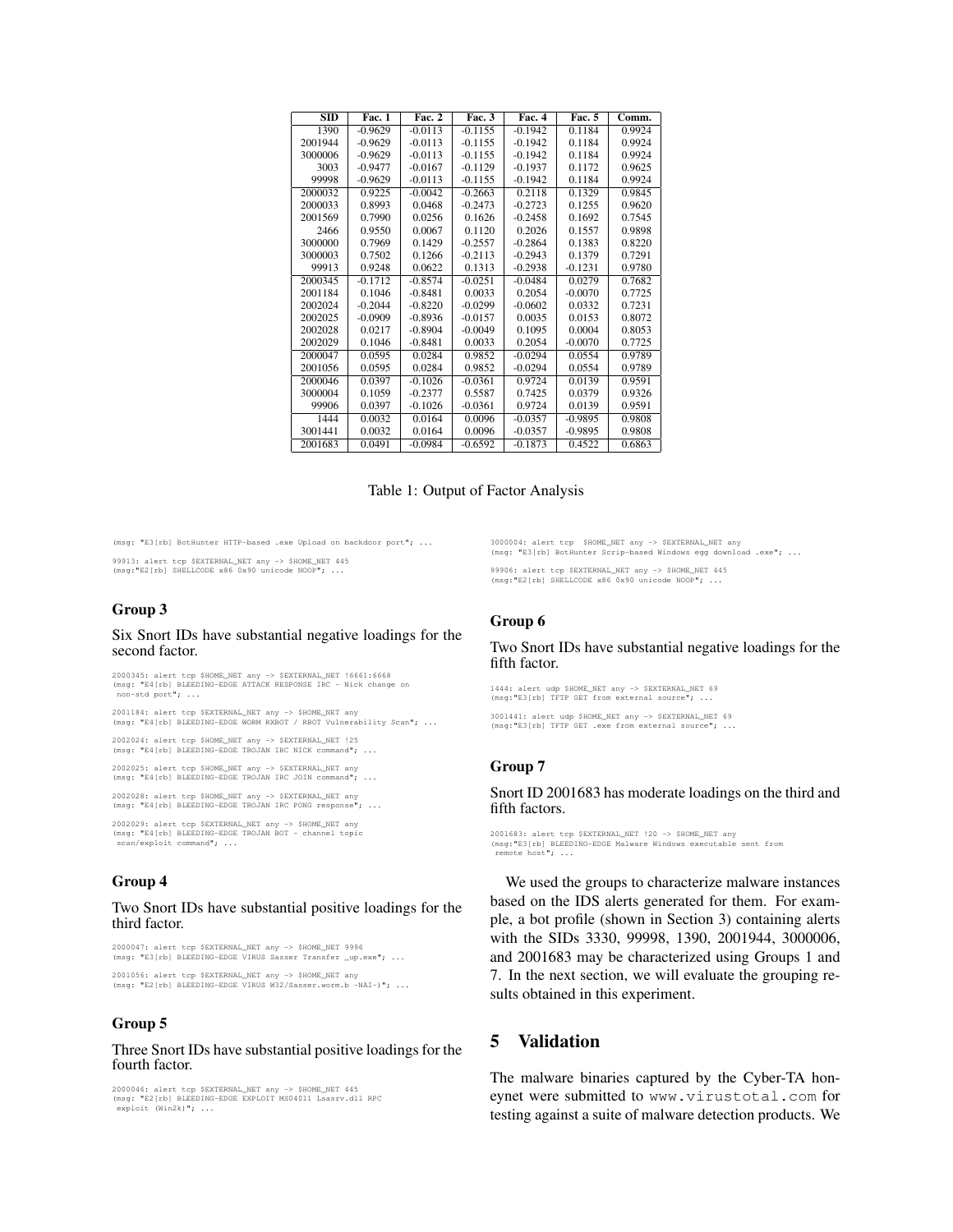| <b>Malware Label</b>     | <b>Factor Group ID</b>         |  |  |  |
|--------------------------|--------------------------------|--|--|--|
|                          | (# SID triggered/Total # SIDs) |  |  |  |
| Worm/Sasser.C            | 2(3/7), 4(2/2), 5(1/3)         |  |  |  |
| Worm/Sasser.A.14         | 2(3/7), 4(2/2), 5(1/3)         |  |  |  |
| Worm/Korgo.AE            | 2(7/7),7(1/1)                  |  |  |  |
| Worm/Korgo.AF            | 2(7/7),7(1/1)                  |  |  |  |
| Worm/Korgo.G.1           | 2(5/7),7(1/1)                  |  |  |  |
| Worm/Korgo.I             | 2(5/7),7(1/1)                  |  |  |  |
| Worm/Korgo.X             | 2(7/7),7(1/1)                  |  |  |  |
| Worm/Korgo.U             | 2(7/7),7(1/1)                  |  |  |  |
| Worm/Padobot.AA          | $\sqrt{2(5/7),7(1/1)}$         |  |  |  |
| Worm/Padobot.P           | 2(7/7),7(1/1)                  |  |  |  |
| Worm/Padobot.Z.2         | 2(5/7),7(1/1)                  |  |  |  |
| *W32.Spybot.Worm         | 1(5/5), 3(2/6), 7(1/1)         |  |  |  |
| *W32.Spybot.Worm         | 1(4/5), 7(1/1)                 |  |  |  |
| *W32.Spybot.Worm         | 1(5/5), 7(1/1)                 |  |  |  |
| Worm/Rbot.328262         | 1(5/5), 7(1/1)                 |  |  |  |
| Worm/Rhot.328262         | 2(2/7), 5(3/3), 7(1/1)         |  |  |  |
| Worm/Rbot.545792.4       | 1(5/5), 7(1/1)                 |  |  |  |
| Worm/Rbot.550912.1       | 1(5/5), 7(1/1)                 |  |  |  |
| Worm/Rbot.328262         | 1(5/5), 3(4/6), 7(1/1)         |  |  |  |
| Worm/Sdbot.557056.4      | 1(5/5), 7(1/1)                 |  |  |  |
| Worm/Sdbot.557056.4      | 1(5/5), 3(3/6), 7(1/1)         |  |  |  |
| Worm/SdBo.100864.22      | 2(4/7), 3(6/6), 5(1/3), 7(1/1) |  |  |  |
| Worm/SdBo.100864.22      | 2(3/7), 3(6/6), 5(3/3), 7(1/1) |  |  |  |
| Worm/SdBo.100864.22      | 2(2/7), 5(3/3), 7(1/1)         |  |  |  |
| Worm/Rand                | 2(7/7),7(1/1)                  |  |  |  |
| W32/Virut.AF             | 2(6/7), 7(1/1)                 |  |  |  |
| W32/Virut.AM             | 2(7/7),7(1/1)                  |  |  |  |
| W32/Virut.AO             | 1(5/5), 7(1/1)                 |  |  |  |
| W32/Virut.AO             | 1(5/5), 3(3/6), 7(1/1)         |  |  |  |
| W32/Virut.Gen            | 2(7/7),7(1/1)                  |  |  |  |
| ?                        | 1(5/5)                         |  |  |  |
| $\overline{\mathcal{L}}$ | 1(5/5), 7(1/1)                 |  |  |  |
| $\overline{\mathcal{L}}$ | 2(1/7), 6(2/2)                 |  |  |  |
| $\overline{\mathcal{L}}$ | 2(2/7), 5(3/3)                 |  |  |  |
| $\overline{?}$           | 2(2/7), 5(3/3), 7(1/1)         |  |  |  |
| $\mathcal{P}$            | 2(4/7), 5(1/3), 7(1/1)         |  |  |  |

Table 2: Mapping: Malware Labels and Group IDs

use the labels obtained from these products to further validate the factor analysis results. The property we want to validate is the consistency of the mapping between the factor patterns and the malware labels. Ideally, there is a one-to-one mapping between them, although that may not be possible in practice, thanks to the set of observable events (which in turn depends on the Snort ruleset employed) and the limitations of our approach.

The dataset has 106 malware instances. For each instance, we obtain the malware label specified by AntiVir (and by Symantec when AntiVir cannot provide a specific malware label<sup>3</sup>) and identify the corresponding alert patterns in terms of the above-mentioned groups.

Table 2 shows all distinct mappings between the malware labels and the groups identified by factor analysis for the malware instances. For example, the malware instance corresponding to the label "Worm/Sasser.C" triggered three out of seven rules in Group 2, both of two rules in Group 4, and one out of three rules in Group 5. The malware labels in the table were provided by AntiVir, except that those with a \* prefix were provided by Symantec. The question marks correspond to malware instances that cannot be labeled by AntiVir and Symantec.

# 6 Discussion

Our experimental results show that the malware instances in our dataset can be explained using a small number of factors. These factors may or may not have human-level semantics; they are computed mechanically to reflect which Snort IDs tend to co-occur.

Let us examine the Snort ID groupings induced by the factors to attempt to understand what they mean from the intrusion detection viewpoint. Group 1 consists of rules for detecting external to internal infection, and one for downloading malware. From the correlation matrix among the SIDs of Group 1, they all have very large (pairwise) correlation coefficients (of 0.9 or above), as we expected. Also, we found that two rules in Group 1 have almost identical detection coverage (SIDs 1390 and 99998), except that they differ in their source/destination port specification. Group 2 is the largest group, consisting of seven SIDs. They correspond to Snort rules for detecting several phases of bot infection: exploit, binary acquisition, and internal-to-external outbound infection scanning. Group 3 corresponds to rules for detecting command-and-control channel activities, e.g., IRC transactions. Group 4 contains two rules for detecting the Sasser worm. Moreover, Group 6 contains two rules for detecting TFTP GET activities, possibly for downloading malware from external sources. These two rules have virtually identical detection coverage. Thus, one of them may be removed, for performance purposes.

From Table 2, we observe that malware instances belonging to the same family generally share similar alert patterns, although there are exceptions. For example, variants of the Korgo family have similiar factor pattern characterization. Moreover, the Sasser family has a distinguishing pattern, which involves Group 4 alerts.

Examination of the rules in Groups 1 and 6 reveals that some IDS rules are virtually identical in detection coverage. Thus, some of them can be removed from the rulebase of the IDS to improve its runtime performance without reducing its detection capabilities. For most IDS deployments, the number of rules is generally quite large (e.g., in the order of 1000's) and it is resource intensive to manually find redundant rules. Our approach facilitates the identification of redundant IDS rules based on runtime behavior.

We note that the alert patterns for W32/Virut.AM and W32/Virut.AO appear to be quite different. We hypothesize that it may partly depend on the classification schemes used by the antivirus companies. For instance, the malware instances labeled as W32/Virut.AM by AntiVir were labeled as W32.Korgo.S by Symantec, and the factor pattern for these malware instances resembles those for the instances labeled as Korgo.

Another interesting experimental result pertains to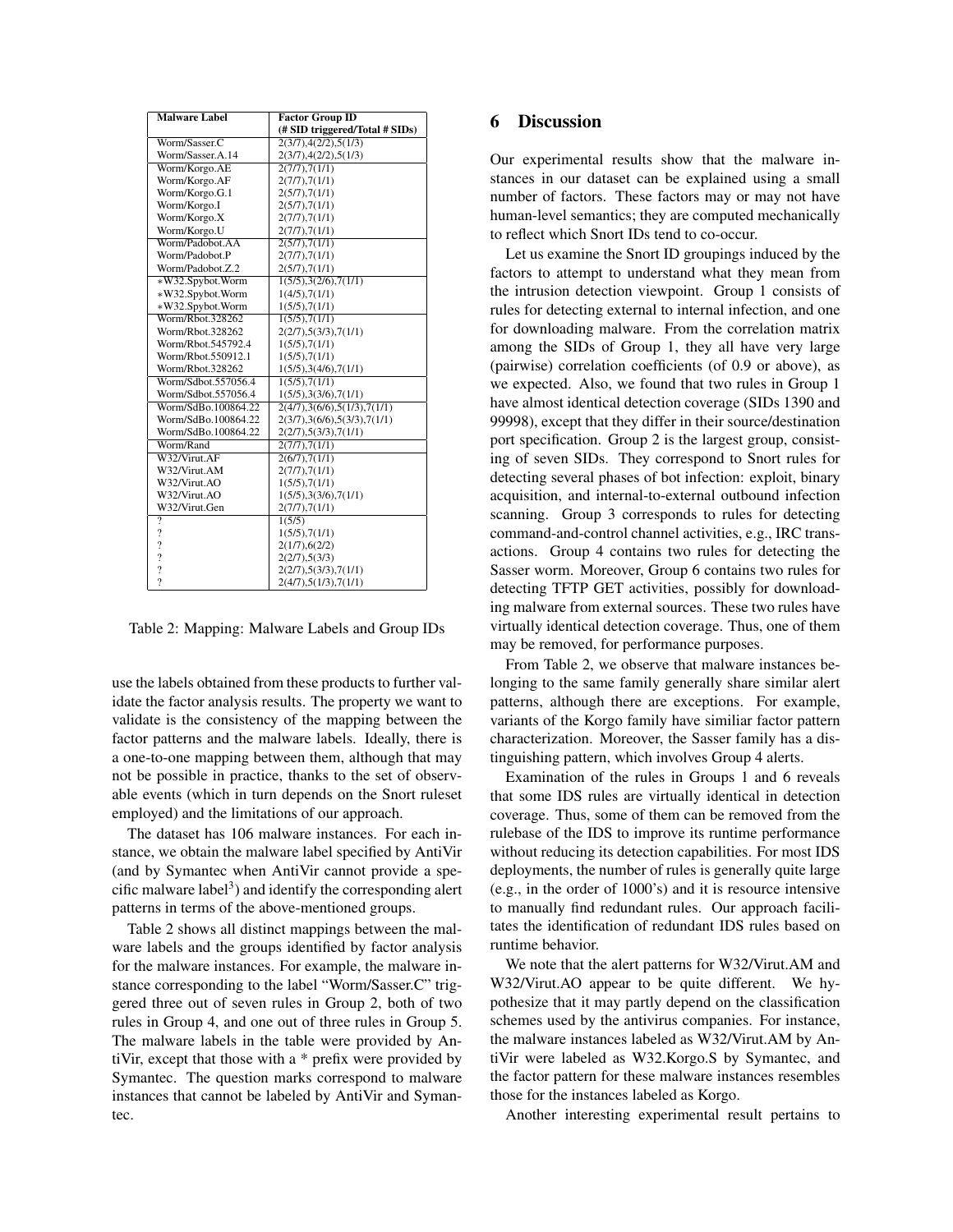malware instances that cannot be labeled by the existing antivirus products. As shown in Table 2, there are four such samples. Based on the similarities and differences between the factor patterns for the unlabeled bot instances and those for the labeled ones, one may infer new bot varieties or common lineage between the labeled ones and the unlabeled ones. For example, the factor pattern of the unlabeled sample involving Group 6 SIDs is quite different from those of the labeled ones, and could correspond to a new bot or to a major variant of the known bots. The factor group pattern corresponding to the fifth unlabeled malware instances is similar to those of Rbot.328262 and SdBo.100864.22, and thus they could be related malware species.

Not all of the experimental results are positive. We have noticed a few limitations or weaknesses of our approach:

- We observed an anomaly for using the identified common factors to characterize Worm/Rbot.328262—more than one malware instance with that same label have different alert patterns. We have two hypotheses for this anomaly. First, the antivirus tool may have incorrectly labeled one of the malware instances. Second, this particular malware may have the capabilities pertaining to both Groups 1 and 2, possibly due to a randomized choice of infection vector. We note that using additional malware detection products does not help to distinguish the two instances; all products assigned the same labels to these malware instances. A future work item is to dissect the malware binary to find out whether our second hypothesis is valid.
- Members of different malware families may correspond to the same alert pattern. For instance, Korgo.AF, Padobot.P, Rand, and Virut.AM have the same characterization using the IDS ruleset deployed in BotHunter during the time period for the experiment. A future work item we are investigating is extending the IDS rulebase to better differentiate them.

## 7 Summary and Future Work

This exploratory study indicates that the factor-analysisbased approach provides a promising means for behavioral characterization of bot infection instances. We were able to achieve such a characterization of 106 bot instances, harvested on a honeynet, which triggered 26 unique Snort signatures, as attributable to five factors. The factor loadings for the triggered signatures revealed seven patterns. These patterns, expressed in terms of a

small number of high-level, mechanically derived quantities (or factors), can be used for malware characterization. Malware instances belonging to the same family generally have similiar factor patterns, and some malware instances correspond to distinguishing patterns (e.g., Sasser). We also identified a case in which rules can be safely removed from the IDS to improve performance with no loss in detection capability.

Based on the labels assigned by antivirus tools to the malware binaries studied in this paper, we observed that variants of a particular species of malware or malware families often exhibited similarities in the pattern of factor loadings. We also found some similarities between labeled malware and unlabeled malware, which could indicate an unknown common lineage or a new variant.

Because the analysis is achieved without using the source or destination address of the attack, it is suitable for use in a privacy-preserving repository such as the Cyber-TA repository.

We envision that a collaborative malware repository may collect and analyze the malware profiles contributed by various organizations using the techniques presented in this paper. Moreover, subscribers would be able to query the results in near real time. As such, they may be able to learn the characterization of a piece of malware according to its pattern of factor loadings, rather than waiting for a time- and analyst-intensive decompilation and labeling of new malware species. Potentially, this enables rapid deployment of defenses to counter the emerging malware.

Finally, we plan to refine our approach to address its weaknesses identified in Section 6, and investigate the usefulness of our approach for analyzing non-bot traffic and reports generated in various types of sensors.

### Acknowledgments

This material is based on work supported through the U.S. Army Research Office (ARO) under the Cyber-TA Research Grant No. W911NF-06-1-0316. Any opinions, findings, and conclusions or recommendations expressed in this paper are those of the author(s) and do not necessarily reflect the views of U.S. ARO.

### References

- [1] BAILEY, M., OBERHEIDE, J., ANDERSEN, J., MAO, Z. M., JAHANIAN, F., AND NAZARIO, J. Automated classification and analysis of Internet malware. In *Recent Advances in Intrusion Detection (RAID 2007)* (Gold Coast, Australia, Sept. 5–7, 2007), C. Kruegel, R. Lippmann, and A. Clark, Eds., vol. 4637 of *LNCS*, Springer-Verlag, pp. 178–197.
- [2] CHEUNG, S., LINDQVIST, U., AND FONG, M. W. Modeling multistep cyber attacks for scenario recognition. In *Proceedings of the* 3 rd *DARPA Information Survivability Conference and*